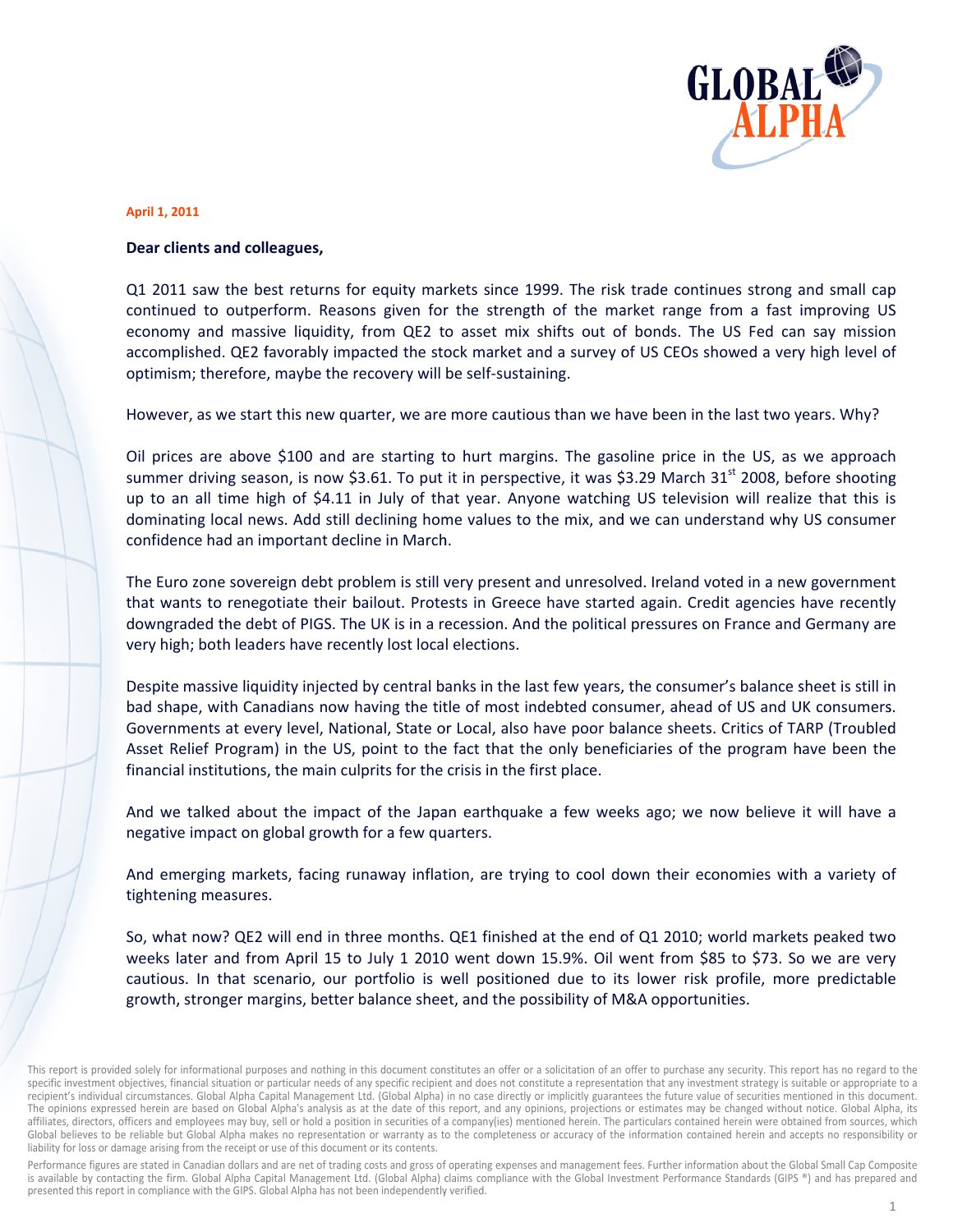

Clients often ask us about our portfolio exposure to emerging market growth. Our answer is that it is one of the themes in the portfolio and we have profiled many companies that have an exposure to what is one of the most exciting long-term growth drivers: almost 1 billion new middle-class consumers in those countries.

We read recently that KFC is opening a new restaurant every 18 hours in China. An investor may think, what does that involve? For sure, if you supply cooking equipment and KFC is your client, you will experience strong growth. And it is true for all the other suppliers.

The company we profile this week is a new addition to the portfolio, Radiant Systems (RADS - US \$17.75) http://www.radiantsystems.com

#### **Business overview and history**

Founded in 1985, Alpharetta, Georgia Radiant delivers restaurant and hospitality management software, including point-of-sale, self-service kiosks, mobile ordering and payment devices, back-office systems and site management technology to more than 100,000 restaurants, retail stores, cinemas, amusement park, stadiums, convenience stores, etc. Radiant has offices around the world and international sales now represent over 25% of revenues and is a big opportunity for the company.

#### The market, investment theme and catalysts

The restaurant market in the US alone is a \$6B market for POS and software vendors with over 579,000 locations. The global market is more than \$20 B annually and growing faster.

In the restaurant industry, where profit margins are between 5% and 8%, and the failure rate for new restaurant openings is about 60% within the first five years of operation, IT systems are critical.

According to management 16% of installed systems are eight years and older and 49% greater than five years, thus providing a replacement cycle opportunity. Another dynamic at work within the industry is the move away from legacy, proprietary electronic cash registers that represent approximately 66% of total installed systems. Upgrade of legacy systems offers Radiant bundling opportunities with its expanded product and services offerings.

#### **Competitive advantages and competition**

Radiant competes in a fragmented market where competitive factors are product features such as:

Speed of service - how quickly and accurately you can serve patrons; Speed to act - how quickly can you transform ideas, such as loyalty programs, into revenues; and The ability to maintain effective controls and integrate into corporate systems.

This report is provided solely for informational purposes and nothing in this document constitutes an offer or a solicitation of an offer to purchase any security. This report has no regard to the specific investment objectives, financial situation or particular needs of any specific recipient and does not constitute a representation that any investment strategy is suitable or appropriate to a recipient's individual circumstances. Global Alpha Capital Management Ltd. (Global Alpha) in no case directly or implicitly guarantees the future value of securities mentioned in this document. The opinions expressed herein are based on Global Alpha's analysis as at the date of this report, and any opinions, projections or estimates may be changed without notice. Global Alpha, its affiliates, directors, officers and employees may buy, sell or hold a position in securities of a company(ies) mentioned herein. The particulars contained herein were obtained from sources, which Global believes to be reliable but Global Alpha makes no representation or warranty as to the completeness or accuracy of the information contained herein and accepts no responsibility or liability for loss or damage arising from the receipt or use of this document or its contents.

Performance figures are stated in Canadian dollars and are net of trading costs and gross of operating expenses and management fees. Further information about the Global Small Cap Composite is available by contacting the firm. Global Alpha Capital Management Ltd. (Global Alpha) claims compliance with the Global Investment Performance Standards (GIPS ®) and has prepared and presented this report in compliance with the GIPS. Global Alpha has not been independently verified.